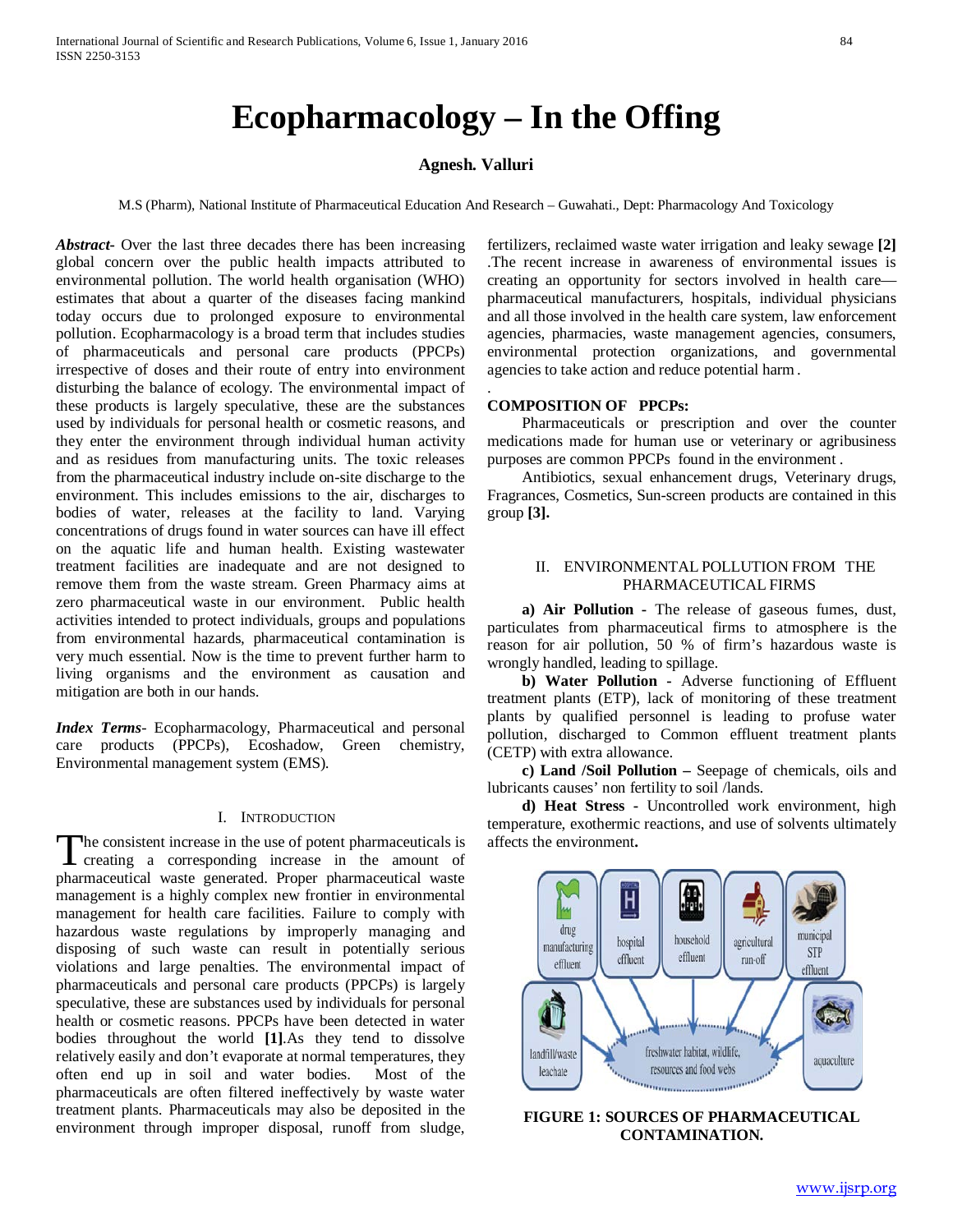#### III. ENTRY AND PRESENCE IN THE ENVIRONMENT

 Pharmaceutical pollution is an emerging concern worldwide. The drugs that we take are not entirely absorbed by our bodies and are excreted without being fully metabolized. Drug components leach out and seep into groundwater and find their way into local wastewater treatment plants. Some persistent, bio accumulative and toxic substances pollute the air, land and both surface water and groundwater.

 The pollutants have ill effect on human health too. In accordance with a report, researchers have found out that human cells fail to grow normally in the laboratory when exposed to trace concentrations of certain pharmaceuticals. Some drugs found in water have promoted antibiotic-resistant germs. When the bacteria are exposed to a drug, there are chances that bacteria will mutate in such a way that would render the drug ineffective. In India, according to a news source at Patancheru near Hyderabad , water samples from a stream have shown presence of 21 different drugs, which ranged in purpose from hypertension , heart disease, chronic liver ailments, depression , ulcers.

 Some microbiologists believe that if antibiotic concentrations are higher than the Minimum inhibitory concentrations (MICS) of a species of pathogenic bacteria a selective pressure would be exerted and as a result, antibiotic resistance would be selectively promoted **[4]**.

 Researchers have found that a class of antidepressants may be found in frogs and can significantly slow their development. Since some of these substances take a long time or cannot be degraded biologically, they make their way up the food chain. Antidepressants have caused lobsters to be more aggressive. Tadpoles have gone smaller by 40% in size when exposed to water from the treatment plant



## **FIGURE 2: DISTURBANCE IN AQUATIC LIFE**

## **SYNTHETIC HORMONES):**

 Some research studies suggest that concentration of ethinyl estradiol, an oestrogen used in oral contraceptive medications and one of the most commonly prescribed pharmaceuticals can cause endocrine disruption in aquatic and amphibian wild life like fishes, frogs, alligators and molluscs in concentrations as low as 1 ng/l which has been linked to increased vitallogenin production and structural change in their sex organs leading to feminization **[5]**.

#### **CARDIO VASCULAR MEDICINES:**

 The Non selective beta blocking agent propanolol was found to cause a significant decrease in egg production in medaka Fish at a concentration close to that demonstrated in a sewage treatment plant.

# **ANTIBIOTICS:**

 In India bacteria resistant to ciprofloxacin have been found downstream pharmaceutical plants and genes for multi resistance were found in drinking water.

 The term Ecoshadow has been introduced to describe the ecological impact of antibiotics. Antibiotics with a wide spectrum that are stable will have a greater impact on the bacterial flora (a long eco-shadow) than those with a narrow antibacterial spectrum which disintegrates more rapidly (a short ecoshadow)

 The development of resistant bacteria in sewage plants is stimulated by high concentration of antibiotics (in plant sewage)

# **ANTIDEPRESSANTS:**

Fluoxetine (Serotonin reuptake inhibitor)

 Fluoxetine has been shown to affect swimming activity in shell fish whether it is linked to a disturbance of serotonin function in the brain is still unknown.



### IV. CASEREPORT

# **PATANCHERU – HYDERABAD – A DEADLY COCKTAIL OF ANTIBIOTICS.**

 This area is an important hub for the world's production of bulk drugs and features a very large number of industries congregated in a limited area. The concentrations in the effluent from a treatment plant receiving wastewater from about 90 manufacturing units were, for some pharmaceuticals, greater than those found in the blood of patients taking medicine. A study conducted in 1999 by four researchers from the National Geophysical Research Institute, Hyderabad, documented extensive groundwater pollution and over-exploitation of groundwater and called for reduction of effluent concentrations in wastewater released from individual industries and from combined effluent treatment plants in patancheru. A study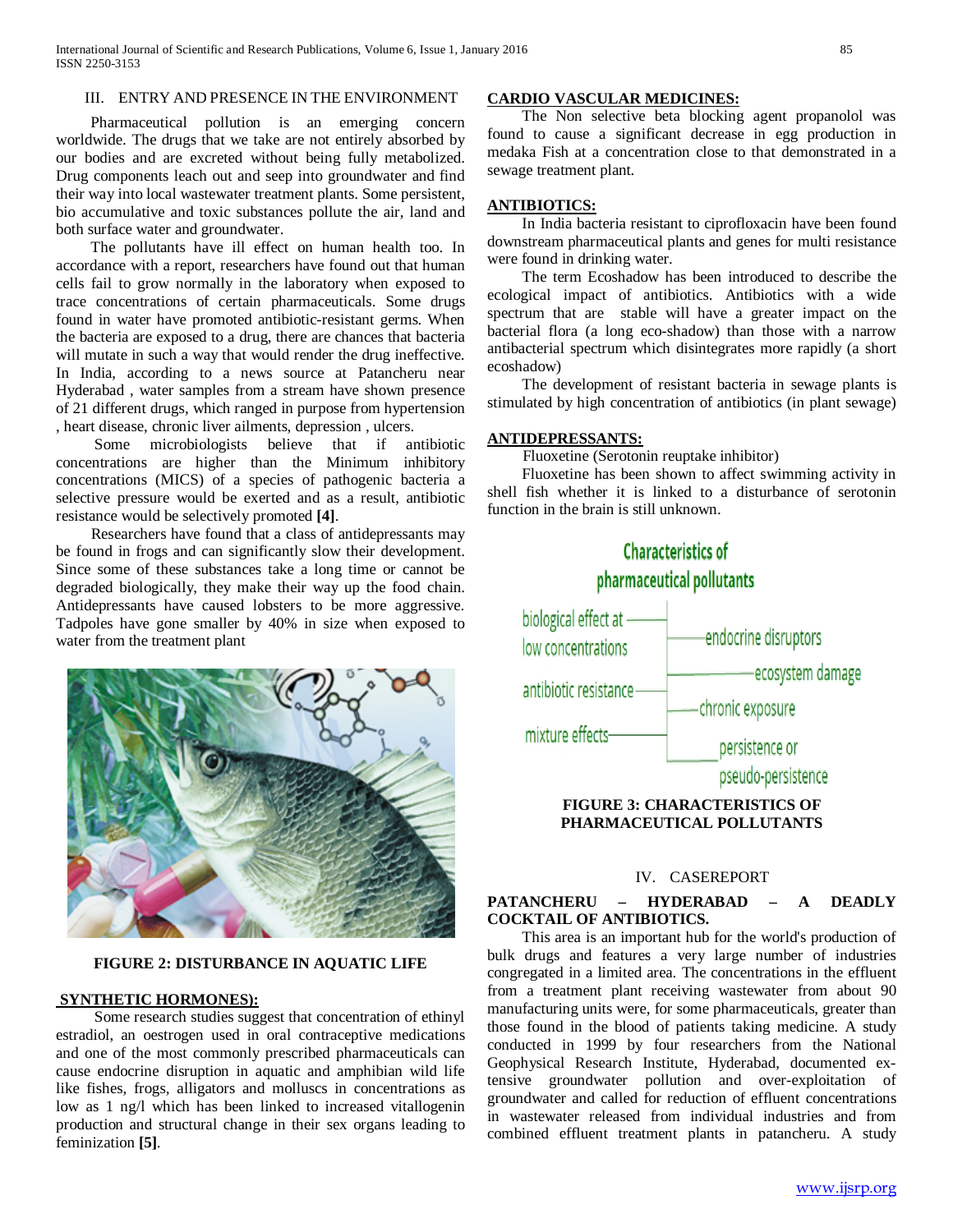conducted by Greenpeace in 2004 recorded that the pollution contributes to respiratory disorders, cancers, reproductive problems, chronic depression, and congenital problems including mental retardation and physical abnormalities. A local doctor reported "very strange cases," including a baby born without eyeballs. Villagers reported human morbidity, crop declines, and livestock deaths and attributed these impacts to local industrialization. The concentration of ciprofloxacin, which is a broad-spectrum antibiotic, was as high as 31 mg  $l^{-1}$  which is approximately one million times greater than the levels that are regularly found in treated municipal sewage effluents. The estimated total release of ciprofloxacin for 1 day was 44 kg, sufficient to treat everyone in a city with 44 000 inhabitants **[6]**.



# **FIGURE 4: THE POLLUTED STREAM IN PATANCHERU, HYDERABAD. [8]**



**FIGURE 5: THE UNITED NATIONS WATER REPORT [7]**

#### V. DISCUSSION

 There are different approaches for the reduction of pharmaceutical pollution in the environment. To attain green challenges for the pharmaceutical industry, green pharmacy has a vital role to play. This approach brings a difference to the existing setup. Green pharmacy would comprise green chemistry and green design of a pharmaceutical plant.

## **GREEN CHEMISTRY**:

 "The design of chemical products and processes that are environment friendly to reduce negative impacts on human health and the environment." is the basic principle involved in green chemistry.

 Green chemistry looks at pollution prevention on the molecular scale and is an extremely important area of Chemistry.

 The Green Chemistry program supports the invention of more environment friendly chemical processes which reduce or even eliminate the generation of hazardous substances.

# **GREEN DESIGN:**

 Work place environment monitoring and ambience improvements with designed aspect Impact controls, Waste minimization by improving material consumptions and Organizations adapting to ISO-14001,Environmental management system(EMS) for continual improvement are the steps involved in green design of a pharmaceutical plant.

 The ISO-14001 – Environmental management system (EMS) standard consists of five sections namely,

 Environmental policy, planning, implementation and operations, checking and corrective action and management review.

## VI. CONCLUSION

 As countries around the world continue to source pharmaceuticals from India, pharmaceutical pollution of water, air and land will remain on a higher side due to lack of ecofriendly production measures. Hence Green Pharmacy aims at zero waste and offers an opportunity for social action that will greatly benefit our environment at all levels of our society. Manufacturers should design drugs that are more ecologically sensitive and medicines that biodegrade more quickly and yield end products that are less harmful. To purchase drugs in small amounts, limiting expired medications, use medications with low environmental impact, disposal of unused or unwanted medications at take-back sites are the immediate measures to be taken .Hospitals should develop methods for proper disposal of waste. Pharmacies should serve as take-back sites for proper pharmaceutical disposal. They can have recycle bins, which allow consumers to bring their unused/expired medicines back whenever they shop. Our contribution towards safe and healthy environment by adopting Green Pharmacy can prove to be a powerful approach with a fast developing solution which has the potential to affect much of life on Earth.